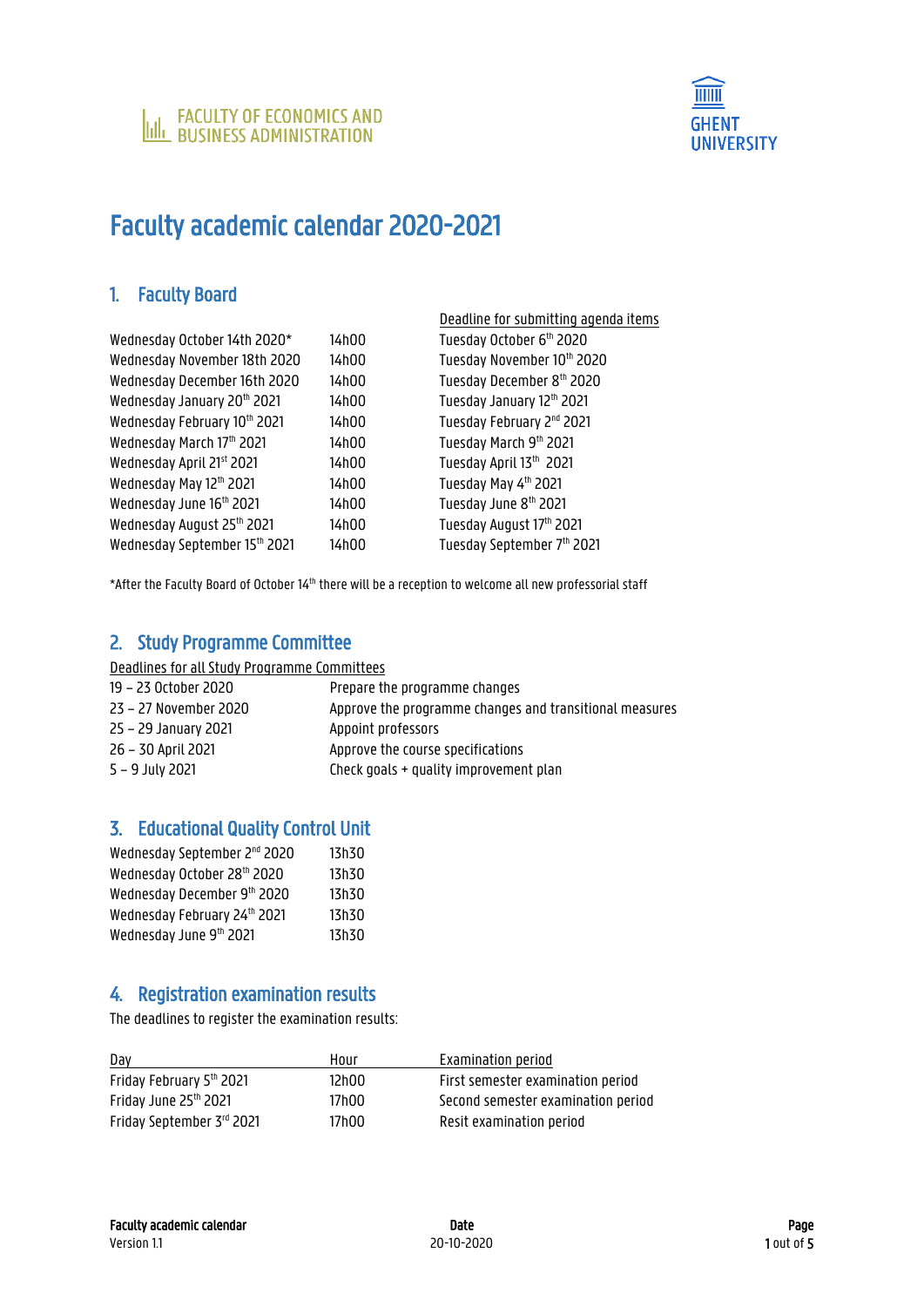



#### 5. Deliberation

The Examination Boards deliberate either in person or electronically (Education and Examination Code 2020-2021, article 62 §1). The chair and secretary always check the deliberation lists for any material errors or anomalies, and they shall make these available to the members of the Examination Board in electronic format at the latest the day before the dates mentioned below. The Examination Board per deliberation set and the Examination Board per study programme may be convened by a simple request from a member or an ombudsperson (Education and Examination Code 2020-2021, article 62 §3). This request can be done via telephone or email, direct to the chair.

In case of deliberations in person, these shall be organised on the dates mentioned below. The chair will communicate to all members and send an invitation via email, mentioning the date and hour.

All members of the Examination Boards are therefore requested to be available on the following dates, in case a deliberation in person is requested.

| Day                           | Hour      | Examination period                 |
|-------------------------------|-----------|------------------------------------|
| Thursday February 11th 2021 * | $8 - 10h$ | First semester examination period  |
| Thursday July 1st 2021        | 8h – 10h  | Second semester examination period |
| Thursday September 9th 2021   | 8h – 10h  | Resit examination period           |

\*only for students who have taken all exams in their programme and can graduate

Deliberation in person, convened at the request of a member of the Examination Board or at the request of the ombudsperson.

Deliberation about passing the following study programmes:

- Linking courses and preparatory programmes

Deliberation about passing the following study programmes and determining the grade of merit:

- Bachelor: economics, business economics, business engineering, business administration, public administration and management
- Master: economics, business economics, business engineering, business administration, public administration and management
- Master in complementary studies: economics, business economics
- Subsequent Master: banking and finance, marketing analysis

#### 6. Announcement examination results

The results will be announced for all students individually with a transcript of records via Oasis.

The results will be announced for students who can graduate in one of the following study programmes:

- **Bachelor**
- **Master**
- Postgraduate studies
- Linking course
- Preparatory programme

The degree ceremonies for students obtaining a master's degree or postgraduate certificate, will be organised after the resit examination period (see '7 degree ceremony').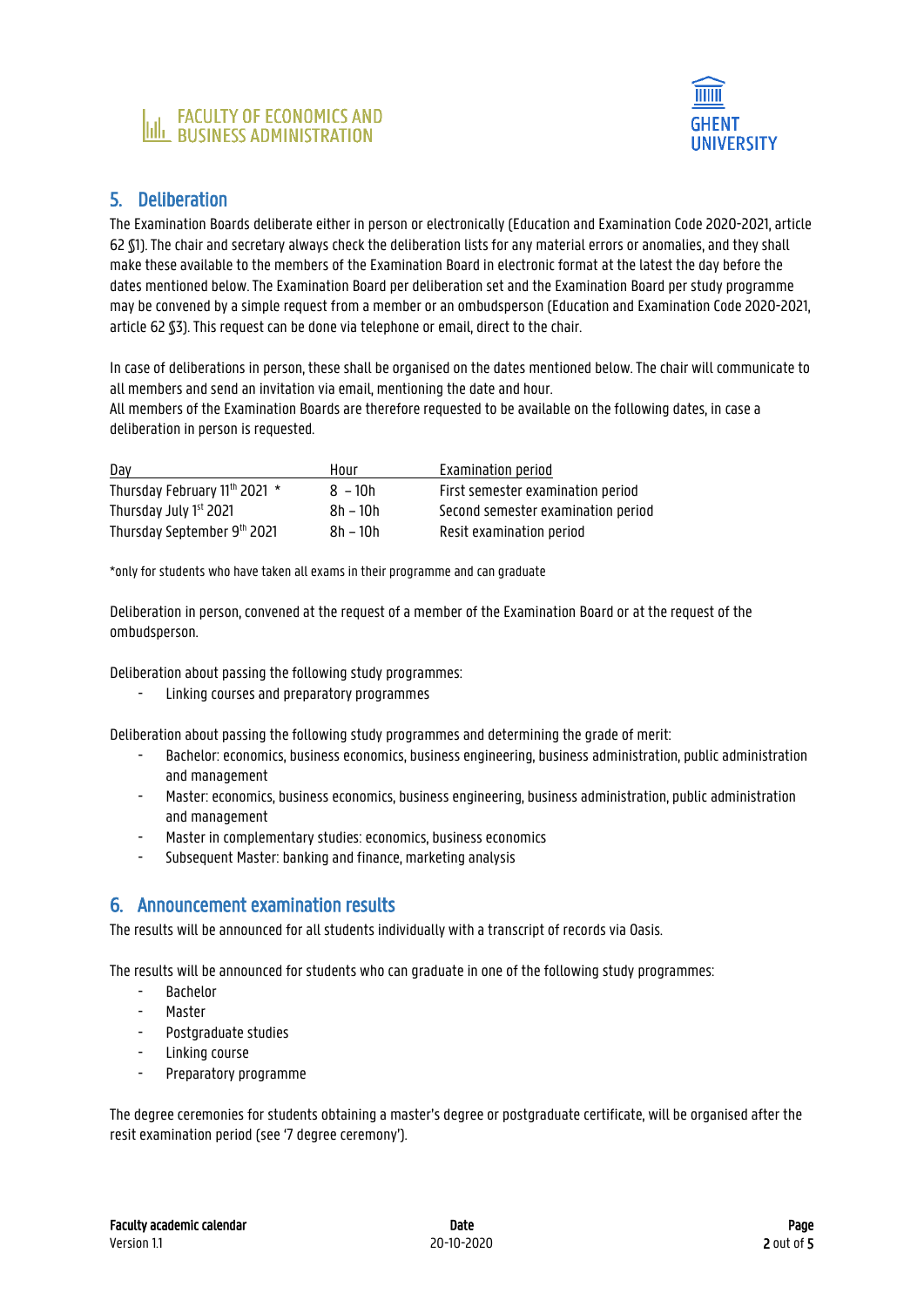# 



|                             | Dav                |                                    |  |
|-----------------------------|--------------------|------------------------------------|--|
| Hour                        | Examination period |                                    |  |
| Friday February 5th 2021*   | 13h30              | First semester examination period  |  |
| Thursday February 11th 2021 | 13h30              | First semester examination period  |  |
| Thursday July 1st 2021      | 13h30              | Second semester examination period |  |
| Thursday September 9th 2021 | 13h30              | Resit examination period           |  |

\*Announcement of the results provided individually with a transcript of records via Oasis, for all students except those who can graduate

#### 7. Degree ceremony

The degree ceremony is organised for all students who graduated in a master's programme in academic year 2020-2021, whether they graduated in the first semester examination period, the second semester examination period or the resit examination period.

The exact dates and the complete programme for the degree ceremonies will be announced later.

Note:

- The official graduation date for master students who passed the study programme in the first examination period is February 11<sup>th</sup> 2021
- The official graduation date for master students who passed the study programme in the second examination period is July 1st 2021
- The official graduation date for master students who passed the study programme in the resit examination period is September 9th 2021

#### 8. Examination periods

First semester examination period Monday January  $4<sup>th</sup>$  2021 – Saturday January 30 $<sup>th</sup>$  2021</sup>

Second semester examination period

Monday May 24<sup>th</sup> 2021 - Saturday July 3rd 2021 (including deliberations and feedback, exams will be organised until June 26 $^{\rm th}$ , feedback will be organised on July 1st 2nd and  $3<sup>rd</sup>$ 

#### Resit examination period

Monday August 16<sup>th</sup> 2021 - Saturday September 11<sup>th</sup> 2021 (including deliberations and feedback, exams will be organised until September  $4<sup>th</sup>$ , feedback will be organised on September 9<sup>th</sup> 10<sup>th</sup> and 11<sup>th</sup>)

#### 9. Feedback

The lecturer in question will communicate the moment of feedback (date and hour) via Ufora.

First semester examination period February 8<sup>th</sup> 2021 until February 19<sup>th</sup> 2021

Second semester examination period July 1st 2021 until July 3rd 2021

Version 1.1 20-10-2020 3 out of 5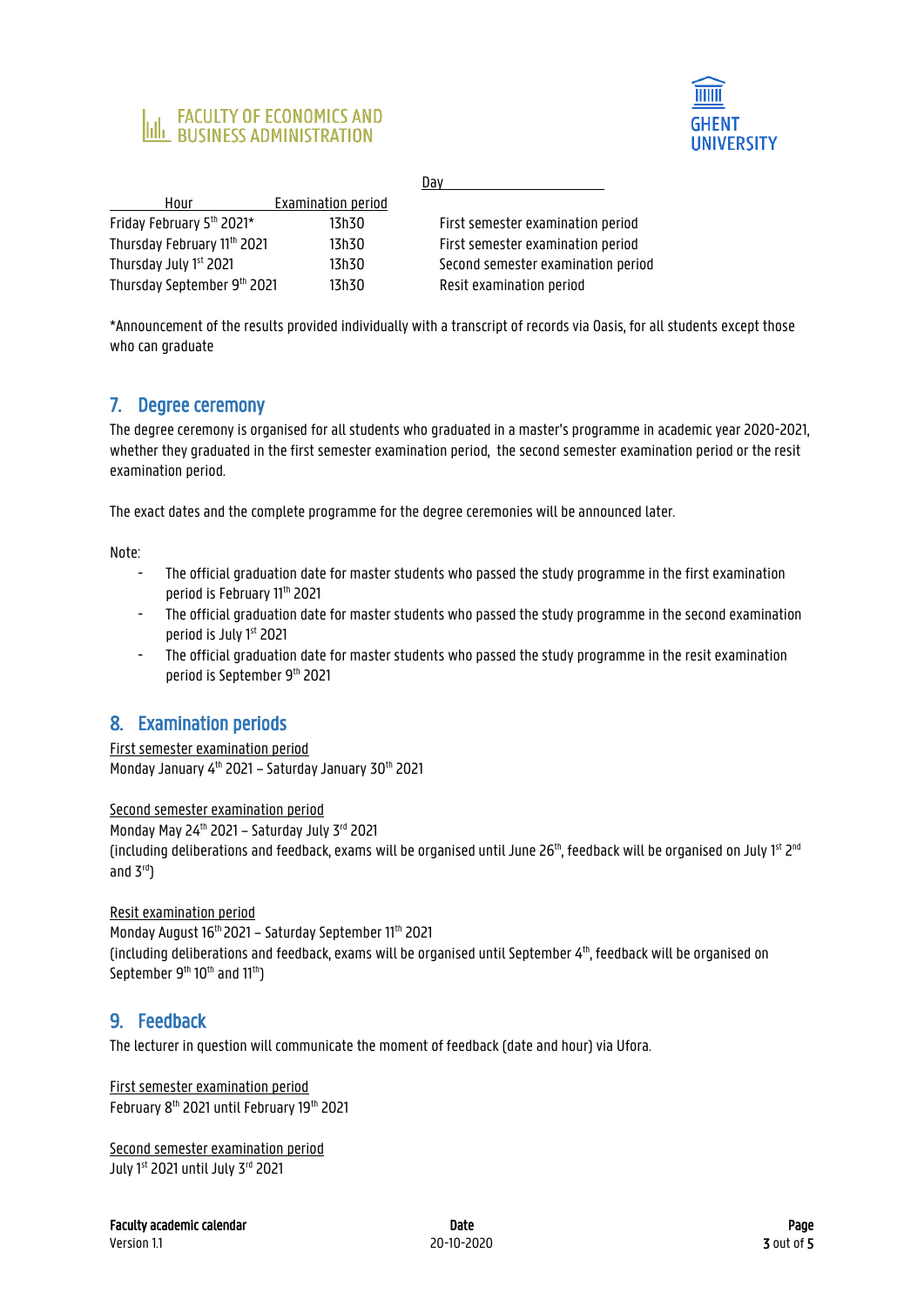

Resit examination period September 10<sup>th</sup> 2020 until September 14th 2020



#### Resit examination period

September 9<sup>th</sup> 2021 until September 11<sup>th</sup> 2021

Feedback for all examination periods from September 13<sup>th</sup> 2021 until September 18<sup>th</sup> 2021

# 10. Master's dissertation

Interim reporting and feedback

- Master public administration and management, economics, business administration, business economics, complementary studies economics, complementary studies business economics: Friday March 26<sup>th</sup> 2021
- Master business engineering first year: Friday May 7<sup>th</sup> 2021
- Personal learning path of one and a half year
	- $\rightarrow$  Students who will submit in 2020-2021: in agreement with the promotor
	- $\rightarrow$  Students who will submit in 2021-2022: Friday October 29<sup>th</sup> 2021

#### First semester examination period

Before Tuesday January 5<sup>th</sup> 2021 at 16h00, applicable to students who can graduate at the end of the first semester (students who only have to finish the master's dissertation with or without other first semester courses).

Second semester examination period Before Tuesday June 1st 2021 at 16h00.

Resit examination period Before Tuesday August 10<sup>th</sup> 2021 at 16h00.

#### Defence

First semester examination period: Monday January 25<sup>th</sup> 2021 up to and including Saturday January 30<sup>th</sup> 2021 Second semester examination period: Monday June 21st 2021 up to and including Saturday June 26<sup>th</sup> 2021 Resit examination period: Monday August 30<sup>th</sup> 2021 up to and including Saturday September 4<sup>th</sup> 2021

#### 11. Registration master's dissertation subject

Students starting with the one year master's programmes public administration and management, economics, business administration, business economics, complementary studies in economics, complementary studies in business economics

- Apply for a subject in SharePoint: Friday October 23rd 2020
- Apply for the dissertation defence in SharePoint and in Oasis: Tuesday April 20<sup>th</sup> 2021

Students starting with the two year master's programme business engineering

- Apply for a subject in SharePoint: Friday October 23rd 2020

Students graduating in the two year master's programme business engineering (and submitting in 2020-2021)

Apply for the dissertation defence in SharePoint and in Oasis: Tuesday April 20<sup>th</sup> 2021

Students starting with the personal learning path of one and a half year (and submitting in 2021-2022)

Apply for a subject in SharePoint: Friday October 23rd 2020

Students who have to pass the master's dissertation and can graduate after the first semester examination period

- Apply for the dissertation defence in SharePoint and in Oasis: Tuesday December 1st 2020